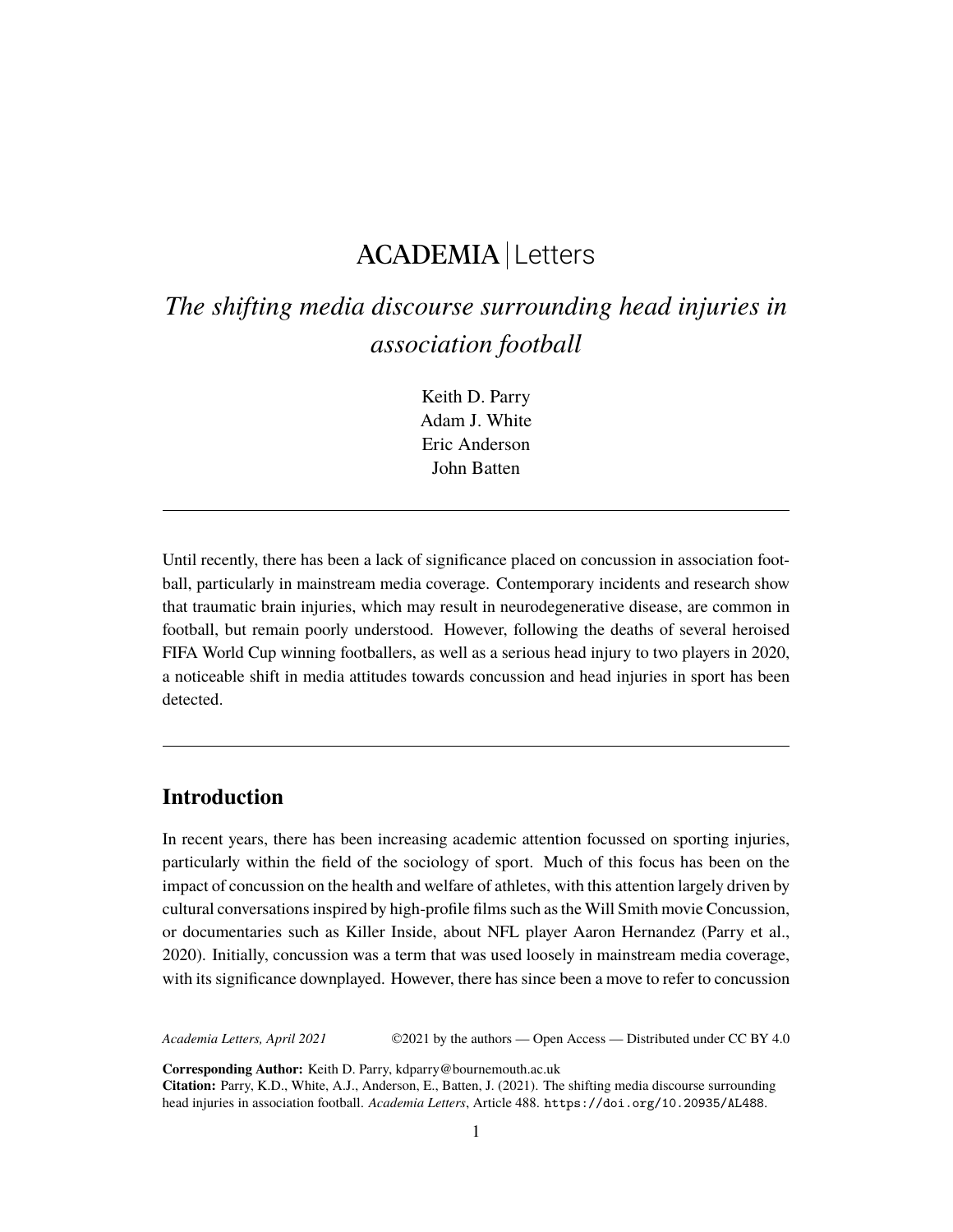as a traumatic brain injury, alongside recognition that it may be a potential risk factor of Chronic Traumatic Encephalopathy (CTE). As such, concussion has come to be been seen as one of sport's greatest challenges (Anderson & White, 2018).

This paper discusses the media discourses associated with head injuries and concussion in association football (soccer), presenting preliminary observations of a shift in attitudes towards the seriousness of the topic, which reflects a move that occurred a few years earlier in American football (Anderson & Kian 2012). Taking an analysis of 2018 media framing of concussion in football as a starting point, initial comparisons from media coverage of head injuries and repeated head impacts are presented.

## **Head injuries in sport**

The link between traumatic brain injury and neurological deficits has been studied for some time. For example, punch drunk syndrome – later described as pugilistic dementia and most recently identified as CTE – was first identified in the early 20th century amongst boxers (Russell et al. 2020). However, until recently, the primary focus of concern for concussion has been on American football. Nevertheless, consideration is now occurring in sports such as downhill mountain biking (Hurst et al., 2020), rugby (Hill, Magrath & White, 2020), as well as association football (Roderick, 2006). Here, concussion often results from unintentional head impacts (e.g., head-to-head collisions), but a growing number of studies show that detrimental sub-concussive impacts may result from heading the ball (Di Virgilio et al., 2016; Levitch et al., 2018; Maher et al., 2014). Specifically, Di Virgilio et al. (2016) found that 20 consecutive head impacts from heading a standard football (weighing 400 grammes) resulted in immediate and measurable alterations in brain function. Furthermore, a large-scale study of former professional football players in Scotland found that, mortality from neurodegenerative disease was higher and dementia-related medications were prescribed more frequently in the former professional football players (Mackay et al., 2019).

This latter study, funded by the Football Association and Professional Footballers' Association, received much media attention and was viewed as vindication by the families of a number of deceased former footballers who had argued that heading footballs during their playing career had led to the onset of dementia (BBC, 2019). Shortly afterwards, in 2020, a major shift occurred when the football associations of Scotland, England and Northern Ireland banned heading of the ball during training sessions for children until the age of 12 (MacInnes, 2020), following a move seen in America five years earlier.

Historically though, there has been a lack of significance placed on concussion in football in media coverage. White et al. (2020), in a study of media reports of a head injury

*Academia Letters, April 2021* ©2021 by the authors — Open Access — Distributed under CC BY 4.0

**Corresponding Author:** Keith D. Parry, kdparry@bournemouth.ac.uk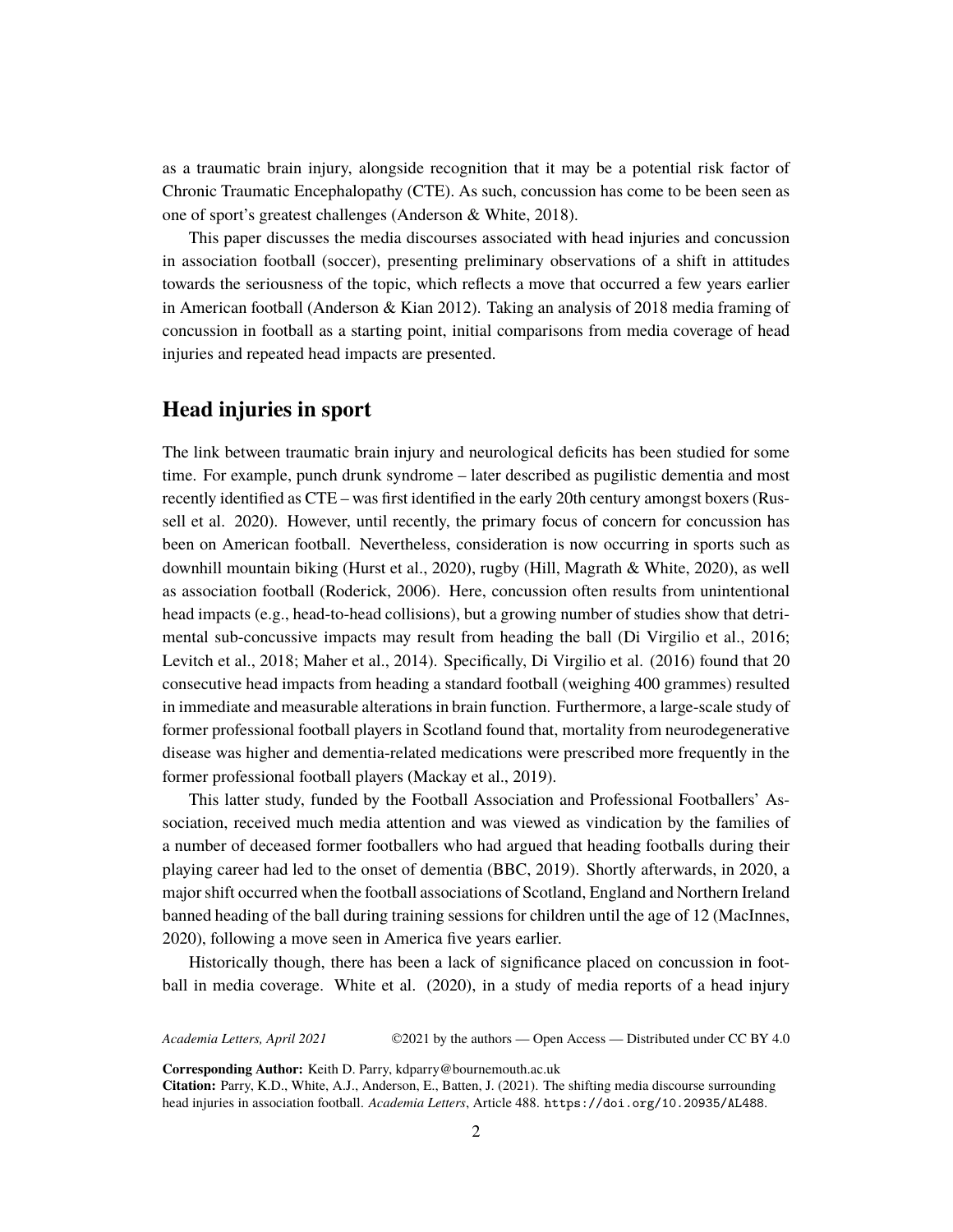sustained by Loris Karius, found that it was common for media reports to deflect attention away from head injuries and to display a general lack of understanding of concussion causes and symptoms. In addition, former players and those involved in the sport were often used as 'official sources' that downplayed concussion. For example, one ex-player was quoted as saying, "so many players have bumped heads. Could you go back retrospectively and go he was bit dazed?" (Mills cited in Amako, 2018).

Explanations for this disregard include that such injuries are contrary to the popular, hegemonic masculinity narratives surrounding sport (Cassilo  $&$  Sanderson, 2018) and that the media, as a stakeholder, wishes to protect the reputation of sport (White et al., 2020). However, recent incidents show that common traumatic brain injuries, which may result in neurodegenerative disease, and are now known to be common in modern football, are receiving greater media attention. Indeed, following the death of several heroised FIFA World Cup winning footballers in 2020, a noticeable shift in media attitudes towards concussion and head injuries in sport can be identified.

### **A turning point in football**

In late 2020, three notable incidents served as the impetus for a shift in attitudes towards media coverage of head injuries within football. First, Norbert 'Nobby' Stiles, a member of England's 1966 FIFA World Cup winning team, passed away. Reports of his death made reference to the fact that he had been diagnosed with dementia and linked the cause of this disease to repeated heading of the ball in his career (BBC, 2020a; Jackson, 2020a).

Second, it was announced on 1st November that Sir Bobby Charlton, another World Cup winning hero, had been diagnosed with dementia. His brother, who played in the same winning team, had died earlier in the year after a battle with dementia. Charlton's diagnosis meant that five of the eleven starting players in the 1966 final had been diagnosed with neurological diseases. Media reports have linked all of these cases to the repeated heading of footballs during their playing careers (BBC, 2020b; Dunn, A., 2020; Jackson, 2020b; Wilson, 2020) and a number have referenced Mackay et al.'s (2019) study into Scottish footballers (BBC, 2020b; Jackson, 2020b).

Thus, it appears that the loss of football (and cultural) heroes, as a result of their sporting efforts, has influenced the reporting on head injuries in football and also sparked further debate into the effect of repeated heading of the ball on brain health (Parry, Anderson & Hurst, 2020).

Initial observations suggest that, in all instances, traumatic brain injuries were a significant element of media reporting and the information presented on concussion and head injuries was more accurate than found by White et al. (2020). Significantly, the *Daily Mail*, a

*Academia Letters, April 2021* ©2021 by the authors — Open Access — Distributed under CC BY 4.0

**Corresponding Author:** Keith D. Parry, kdparry@bournemouth.ac.uk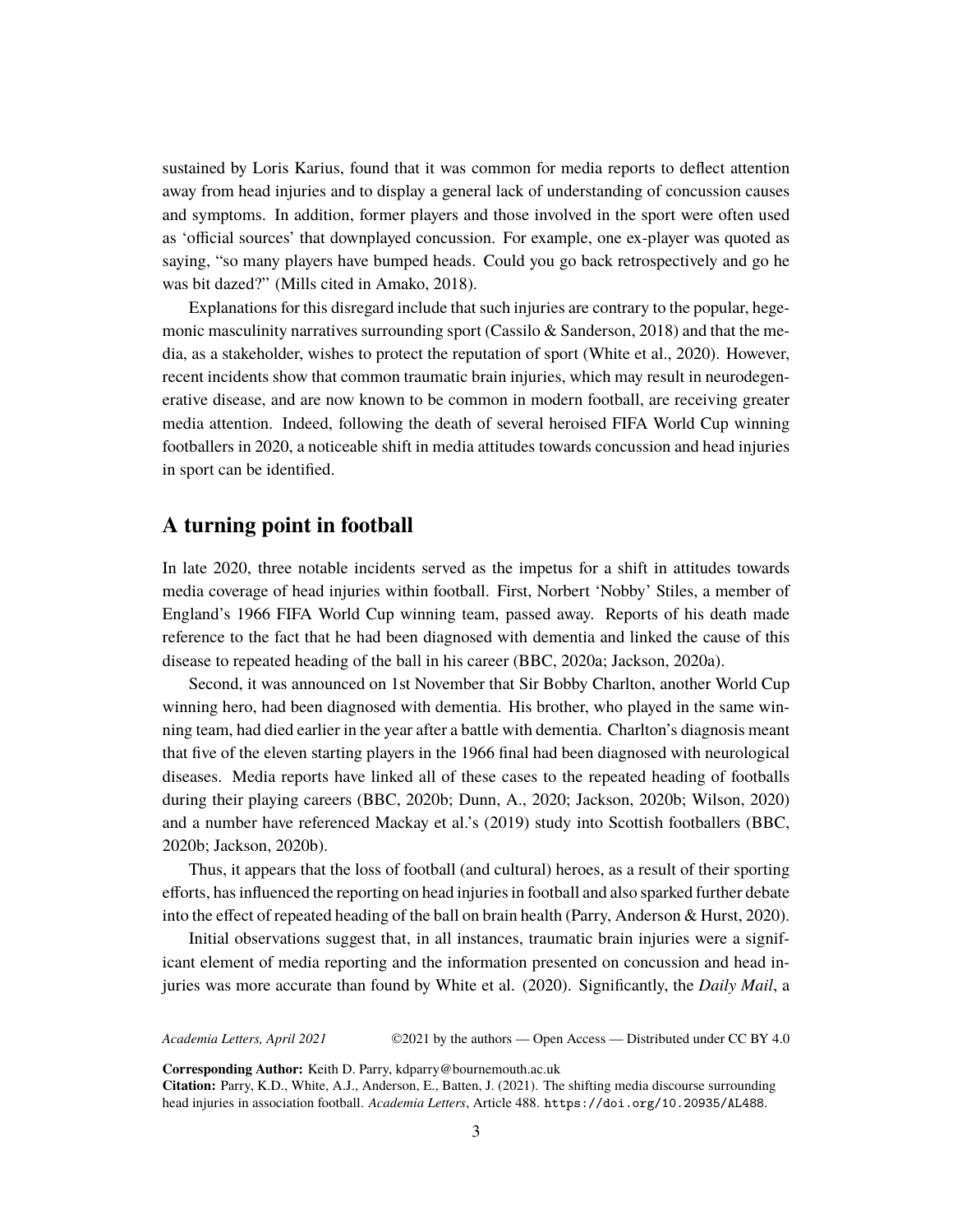British tabloid newspaper launched a campaign, Enough is Enough, to draw attention to the link between football and dementia (Keegan, 2020). Here, former footballers, family members of players who died from dementia, as well as The Alzheimer's Society, called for a radical intervention into heading the ball in the sport. This campaign produced a 7-point charter calling for research into the link between football and dementia, limiting heading in training, alongside the recognition of dementia as an industrial disease in football. It drew supportive comments from a variety of current and former players and the current manager (Gareth Southgate) of the England men's national team (Keegan, 2020).

Third, a clash of heads that resulted in serious head injuries to two players in an English Premier League match between Arsenal Football Club and Wolverhampton Wanderers Football Club was widely discussed in the media (BBC, 2020c; Rathborn, 2020; Spiers, 2020). While one of the players (Raul Jimenez) was stretchered from the field of play with a fractured skull, the other, David Luiz, initially remained on the pitch despite sustaining a serious cut to the head (bleeding through the bandages applied to cover the injury) before being removed some time later – a move that drew widespread criticism and resulted in calls for the introduction of concussion substitutions (Ingle, 2020; PA Staff, 2020).

The response to Luiz's injury was of particular significance as players have previously been praised for remaining on the pitch following head injuries, including (in)famous cases where they have been bleeding extensively (Gadd, 2015). Athletes that sacrifice their bodies, often in ways that may be seen as deviant in broader society but are considered normative in sport (Anderson & White, 2018; Hughes & Coakley, 1991), have been heroised previously, and it has been found that both players and pitch-side doctors are complicit in the lack of concussion management within elite sport (Ruston et al., 2019).

The symptoms of concussion are "vague and heterogeneous" (McNamee et al., 2015, p. 193) and so diagnoses and prognoses are complicated and contested, allowing players to stay in the game following head injuries. Often, footballers may be pressured through a culture of risk to continue, regardless of the severity of their injuries and physical condition (Sanderson et al., 2017). Roderick (2006, pp. 18–19) notes: "athletes learn to disregard the risk of physical harm to normalize pain and injury as part of their sporting experience". However, in this most recent incident, the widespread media criticism of Luiz remaining on the pitch indicates both reporting and cultural shifts. Indeed, one former footballer, who had similarly played on while blood stained and bandaged, Terry Butcher, was critical of Luiz. Reflecting on his own decision to remain on the pitch, Butcher claimed that he now considered himself to be a "bloody fool" and far from heroic (cited in Dunn, 2020). The picture of Butcher, with his national shirt stained with blood, has been an iconic image of English masculinity and bravery (Gadd, 2015), so it is significant for him to claim that playing on following a head

*Academia Letters, April 2021* ©2021 by the authors — Open Access — Distributed under CC BY 4.0

**Corresponding Author:** Keith D. Parry, kdparry@bournemouth.ac.uk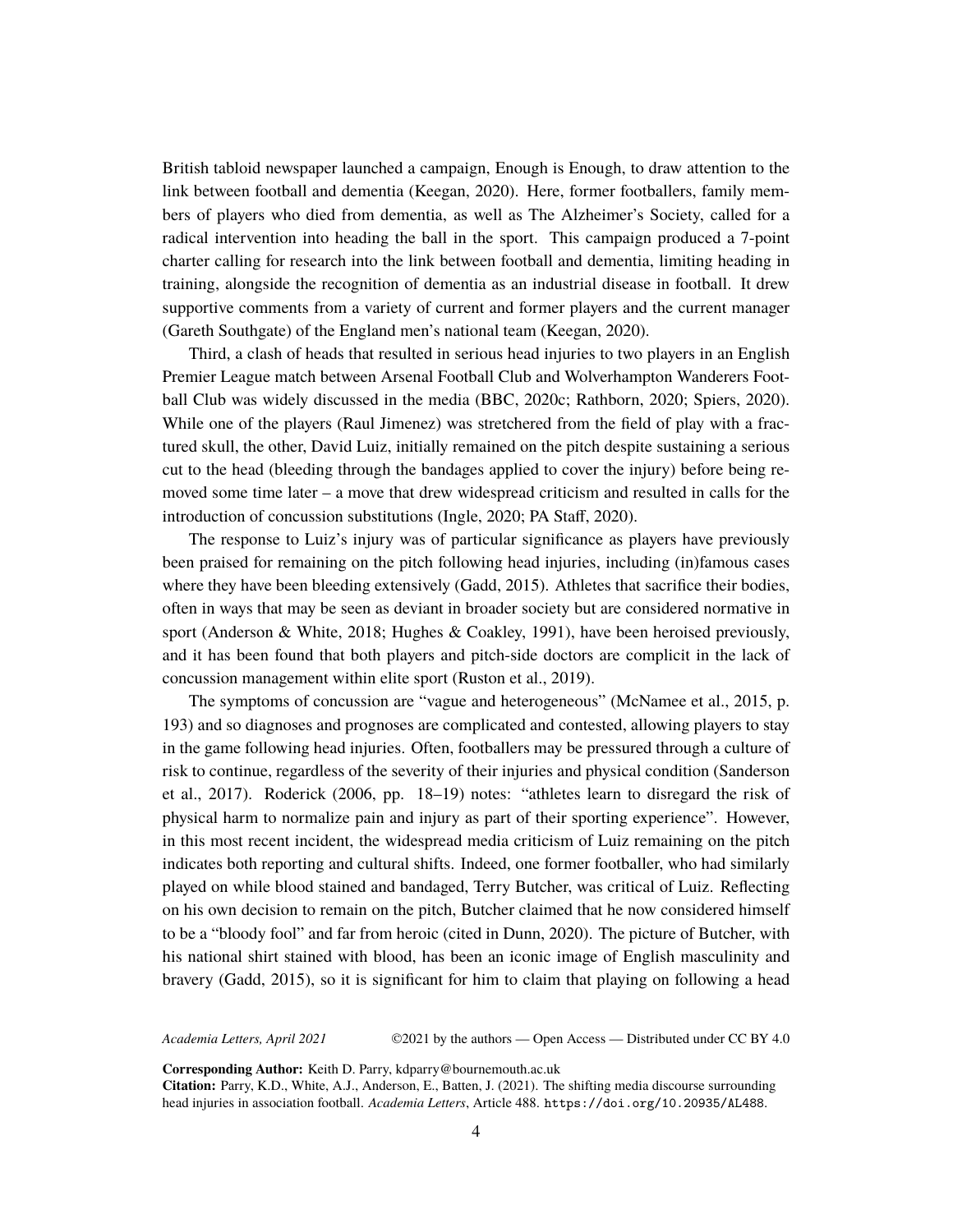injury is foolish.

### **Conclusion**

In the two years between the 2018 Karius injury and the series of culturally significant events and incidents in 2020, there appears to have been a shift in media reporting on concussion and head injuries in football. Rather than downplaying the significance of head injuries and concussion, media reports now highlight the significance of these injuries and aim to educate readers on this issue. The criticism of David Luiz remaining on the pitch, following what was a significant clash of heads, is further evidence for a move away from heroising athletes for sacrificing their bodies in the pursuit of victory. Although further in-depth investigations of media coverage in football are needed to confirm these observations, it seems that the significance of head injuries and the potential dangers from heading footballs is now a feature of reporting.

#### **References**

- Amako, U. (2018). Loris Karius: Danny Mills offers shock Liverpool transfer theory after concussion reveal. *Daily Express*. [https://www.express.co.uk/sport/football/970513/](https://www.express.co.uk/sport/football/970513/Loris-Karius-Danny-Mills-Liverpool-transfer-concussion-Champions-League-final/amp) [Loris-Karius-Danny-Mills-Liverpool-transfer-concussion-Champions-League-final/amp.](https://www.express.co.uk/sport/football/970513/Loris-Karius-Danny-Mills-Liverpool-transfer-concussion-Champions-League-final/amp)
- Anderson, E., & Kian, E. M. (2012). Examining media contestation of masculinity and head trauma in the National Football League. Men and masculinities, 15(2), 152-173.
- Anderson, E., & White, A. J. (2018). *Sport, theory and social problems: A critical introduction* (2nd ed.). Routledge.
- BBC. (2019). Dementia in football: Ex-players three and a half times more likely to die of condition. *BBC Sport.*<https://www.bbc.co.uk/sport/football/50124102>.
- BBC. (2020a). Nobby Stiles: World Cup winner and former Man Utd midfielder dies aged 78. *BBC Sport.*<https://www.bbc.co.uk/sport/football/36963874>
- BBC. (2020b). Sir Bobby Charlton: England World Cup winner diagnosed with dementia. *BBC Sport*. <https://www.bbc.co.uk/sport/football/54770216>.
- BBC. (2020c). Raul Jimenez: Wolves striker has surgery on fractured skull after David Luiz head clash. *BBC Sport.*[https://www.bbc.co.uk/sport/football/55125293.](https://www.bbc.co.uk/sport/football/55125293)

*Academia Letters, April 2021* ©2021 by the authors — Open Access — Distributed under CC BY 4.0

**Corresponding Author:** Keith D. Parry, kdparry@bournemouth.ac.uk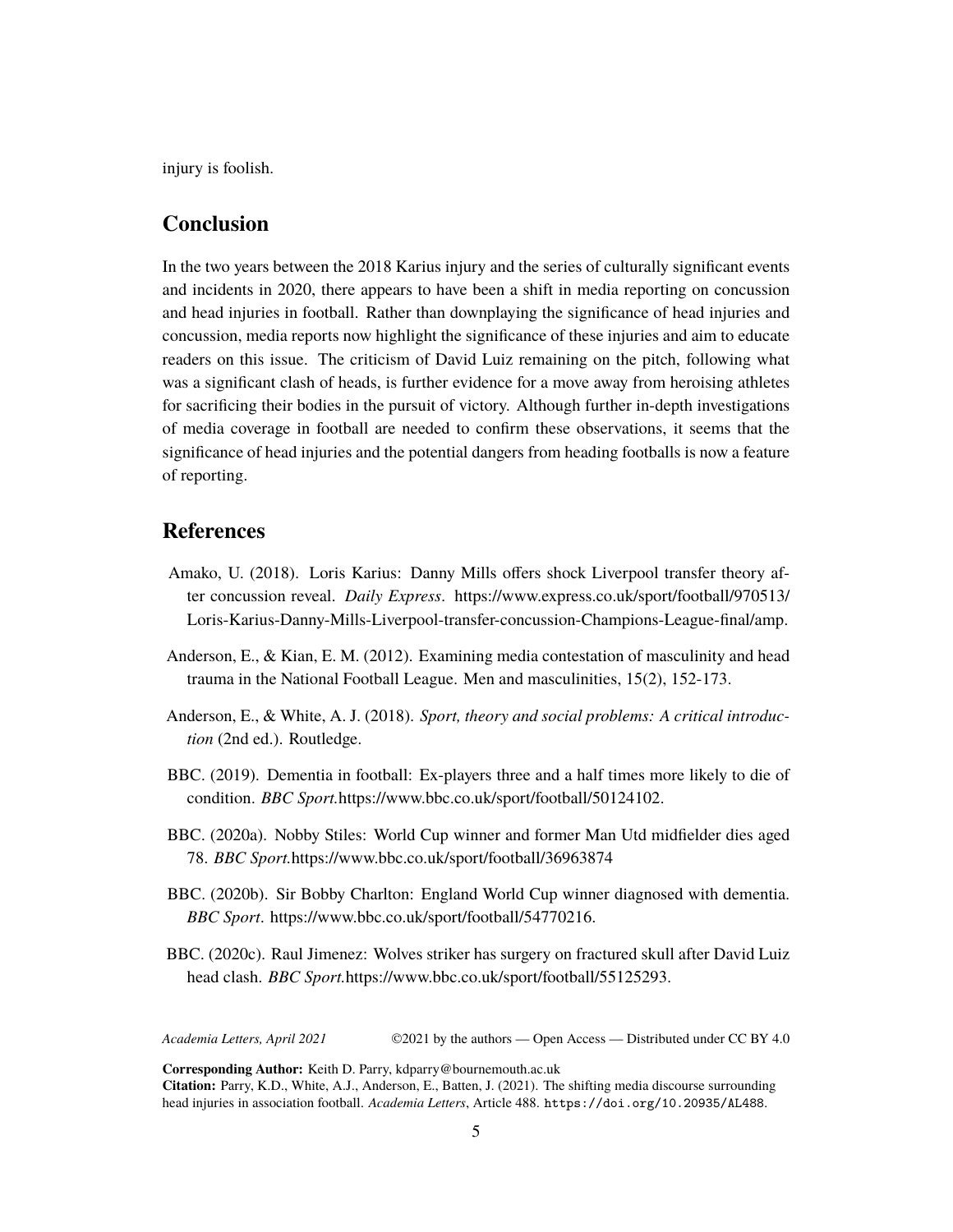- Cassilo, D., & Sanderson, J. (2018). "I don't think it's worth the risk": Media framing of the Chris Borland retirement in digital and print media. *Communication & Sport*, 6(1), 86–110.
- Di Virgilio, T. G., Hunter, A., Wilson, L., Stewart, W., Goodall, S., Howatson, G., Donaldson, D. I., & Ietswaart, M. (2016). Evidence for acute electrophysiological and cognitive changes following routine soccer heading. *EBioMedicine, 13*, 66–71.
- Dunn, A. (2020). Sir Bobby Charlton's dementia diagnosis reaffirms need to establish link with football. *The Daily Mirror.* [https://www.mirror.co.uk/sport/football/news/sir-bobby](https://www.mirror.co.uk/sport/football/news/sir-bobby-charlton-dementia-diagnosis-22942784)[charlton-dementia-diagnosis-22942784](https://www.mirror.co.uk/sport/football/news/sir-bobby-charlton-dementia-diagnosis-22942784).
- Dunn, M. (2020). There's nothing macho about head injuries. *The Express*. [https://www.express.co.uk/](https://www.express.co.uk/sport/football/1366851/Terry-Butcher-warns-David-Luiz-modern-stars-concussions-latest-news-Premier-League/amp) [sport/football/1366851/Terry-Butcher-warns-David-Luiz-modern-stars-concussions-latest](https://www.express.co.uk/sport/football/1366851/Terry-Butcher-warns-David-Luiz-modern-stars-concussions-latest-news-Premier-League/amp)[news-Premier-League/amp](https://www.express.co.uk/sport/football/1366851/Terry-Butcher-warns-David-Luiz-modern-stars-concussions-latest-news-Premier-League/amp).
- Gadd, M. (2020). Terry Butcher donates iconic memories to Sir Bobby Robson auction and will coach amateur side at St George's Park event. *The Daily Mail.*[https://www.dailymail.co.uk/](https://www.dailymail.co.uk/sport/sportsnews/article-3329422/Terry-Butcher-donates-iconic-memories-Sir-Bobby-Robson-auction-coach-amateur-St-George-s-Park-event.html) [sport/sportsnews/article-3329422/Terry-Butcher-donates-iconic-memories-Sir-Bobby-Robson](https://www.dailymail.co.uk/sport/sportsnews/article-3329422/Terry-Butcher-donates-iconic-memories-Sir-Bobby-Robson-auction-coach-amateur-St-George-s-Park-event.html)[auction-coach-amateur-St-George-s-Park-event.html](https://www.dailymail.co.uk/sport/sportsnews/article-3329422/Terry-Butcher-donates-iconic-memories-Sir-Bobby-Robson-auction-coach-amateur-St-George-s-Park-event.html)
- Hill, S., Magrath, R., & White, A. (2020). "Part and parcel of the game?" Physical education teachers, head trauma, and the Rugby Football Union's "Headcase" programme. *Managing Sport and Leisure*, 1-15.
- Hughes, R., & Coakley, J. (1991). Positive deviance among athletes: The implications of overconformity to the sport ethic. *Sociology of Sport Journal, 8*(4), 307–325.
- Hurst, H. T., Hancock, S., Hardwicke, J., & Anderson, E. (2020). Does participation in Downhill mountain biking affect measures of executive function? *Journal of Science and Cycling*.
- Ingle, S. (2020). Football needs to catch up and get its house in order over concussion. *The Guardian.* [https://www.theguardian.com/sport/blog/2020/nov/30/football-concussion-raul](https://www.theguardian.com/sport/blog/2020/nov/30/football-concussion-raul-jimenez-david-luiz?CMP=Share_iOSApp_Other)[jimenez-david-luiz?CMP=Share\\_iOSApp\\_Other](https://www.theguardian.com/sport/blog/2020/nov/30/football-concussion-raul-jimenez-david-luiz?CMP=Share_iOSApp_Other)
- Jackson, J. (2020a). Nobby Stiles, 1966 World Cup winner with England, dies aged 78. *The Guardian*. [https://www.theguardian.com/football/2020/oct/30/nobby-stiles-world-cup-winner](https://www.theguardian.com/football/2020/oct/30/nobby-stiles-world-cup-winner-with-england-1966-manchester-united-dies)[with-england-1966-manchester-united-dies.](https://www.theguardian.com/football/2020/oct/30/nobby-stiles-world-cup-winner-with-england-1966-manchester-united-dies)

*Academia Letters, April 2021* ©2021 by the authors — Open Access — Distributed under CC BY 4.0

**Corresponding Author:** Keith D. Parry, kdparry@bournemouth.ac.uk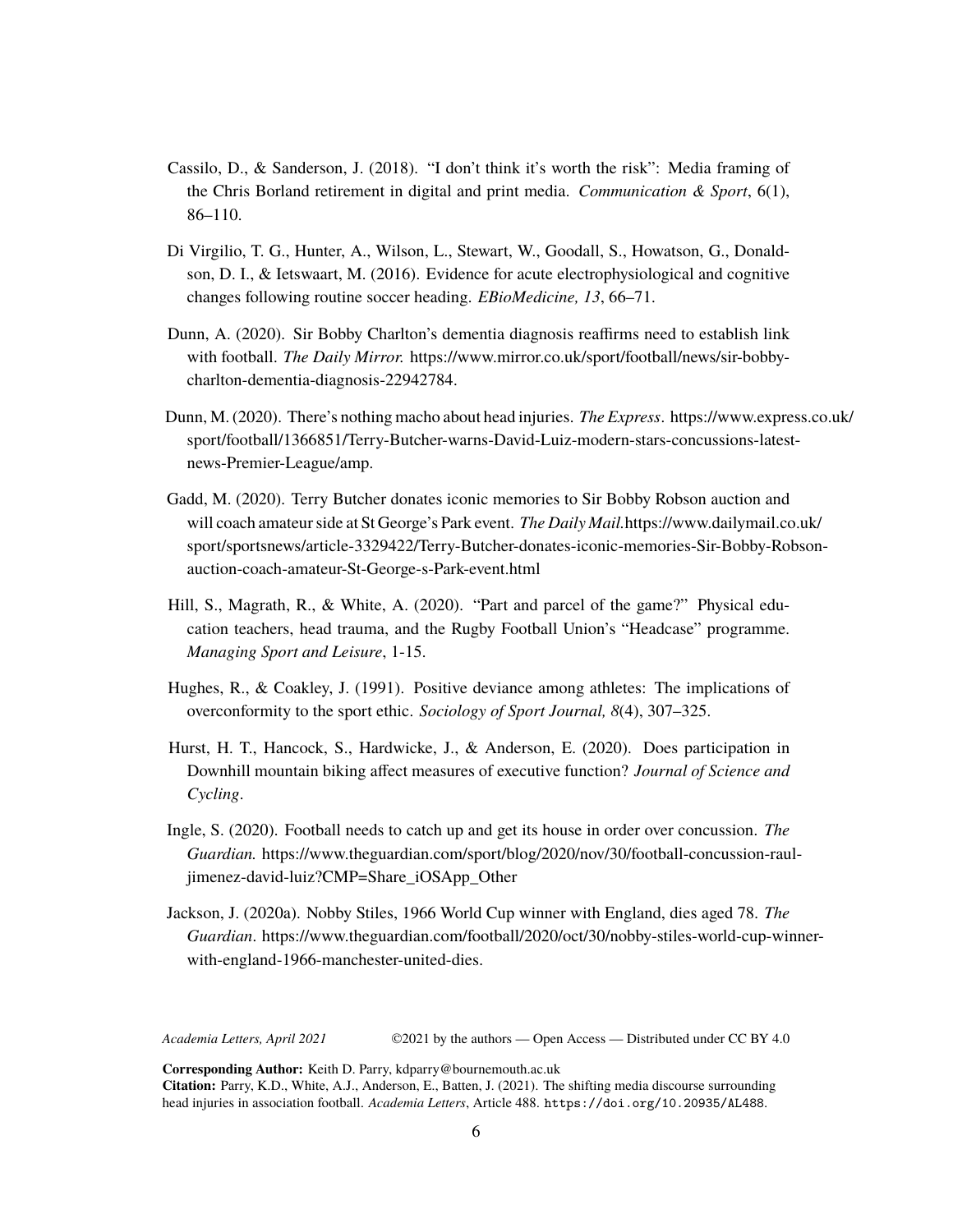- Jackson, J. (2020b). England legend Sir Bobby Charlton is diagnosed with dementia *The Guardian*. [https://www.theguardian.com/football/2020/nov/01/sir-bobby-charlton-diagnosed](https://www.theguardian.com/football/2020/nov/01/sir-bobby-charlton-diagnosed-with-dementia-wife-lady-norma-confirms)[with-dementia-wife-lady-norma-confirms](https://www.theguardian.com/football/2020/nov/01/sir-bobby-charlton-diagnosed-with-dementia-wife-lady-norma-confirms)
- Keegan, M. (2020). Enough is ENOUGH: Sportsmail launches campaign to tackle football's dementia scandal with a call for immediate action amid a growing number of former players affected by brain disease. *The Daily Mail.* [https://www.dailymail.co.uk/sport/football/](https://www.dailymail.co.uk/sport/football/article-8955591/Enough-Sportsmail-launches-campaign-tackle-dementia.html) [article-8955591/Enough-Sportsmail-launches-campaign-tackle-dementia.html](https://www.dailymail.co.uk/sport/football/article-8955591/Enough-Sportsmail-launches-campaign-tackle-dementia.html)
- Levitch, C. F., Zimmerman, M. E., Lubin, N., Kim, N., Lipton, R. B., Stewart,W. F., Kim, M. & Lipton, M. L. (2018). Recent and long-term soccer heading exposure is differentially associated with neuropsychological function in amateur players. *Journal of the International Neuropsychological Society, 24*(2), 147–155.
- MacInnes, P. (2020). Children under age of 12 should not head footballs in training, say FAs. *The Guardian*. [https://www.theguardian.com/football/2020/feb/24/children-under](https://www.theguardian.com/football/2020/feb/24/children-under-age-of-12-banned-from-heading-footballs-in-training)[age-of-12-banned-from-heading-footballs-in-training](https://www.theguardian.com/football/2020/feb/24/children-under-age-of-12-banned-from-heading-footballs-in-training)
- Mackay, D. F., Russell, E. R., Stewart, K., MacLean, J. A., Pell, J. P., & Stewart, W. (2019). Neurodegenerative Disease Mortality among Former Professional Soccer Players. *New England Journal of Medicine, 381*(19), 1801-1808. doi:10.1056/NEJMoa1908483
- Maher, M. E., Hutchison, M., Cusimano, M., Comper, P., & Schweizer, T. A. (2014). Concussions and heading in soccer: A review of the evidence of incidence, mechanisms, biomarkers and neurocognitive outcomes. *Brain Injury, 28*(3), 271–285.
- McNamee, M. J., Partridge, B., & Anderson, L. (2015). Concussion in sport: Conceptual and ethical issues. *Kinesiology Review*, 4(2), 190–202.
- PA Staff. (2020). Headway leads renewed calls for concussion substitutes after David Luiz plays on. *FourFourTwo.*[https://www.fourfourtwo.com/news/headway-leads-renewed-calls](https://www.fourfourtwo.com/news/headway-leads-renewed-calls-for-concussion-substitutes-after-david-luiz-plays-on-1606727483000)[for-concussion-substitutes-after-david-luiz-plays-on-1606727483000](https://www.fourfourtwo.com/news/headway-leads-renewed-calls-for-concussion-substitutes-after-david-luiz-plays-on-1606727483000)
- Parry, K. D., Anderson, E., Hurst, H. (2020). Football and dementia: heading must be banned until the age of 18. *The Conversation.* [https://theconversation.com/football-and](https://theconversation.com/football-and-dementia-heading-must-be-banned-until-the-age-of-18-150575)[dementia-heading-must-be-banned-until-the-age-of-18-150575.](https://theconversation.com/football-and-dementia-heading-must-be-banned-until-the-age-of-18-150575)
- Rathborn, J. (2020). Raul Jimenez injury: Wolves confirm striker suffered fractured skull after clash of heads with David Luiz. *The Independent*. [https://www.independent.co.uk/](https://www.independent.co.uk/sport/football/premier-league/wolves/raul-jimenez-injury-hospital-arsenal-luiz-b1763786.html) [sport/football/premier-league/wolves/raul-jimenez-injury-hospital-arsenal-luiz-b1763786.html](https://www.independent.co.uk/sport/football/premier-league/wolves/raul-jimenez-injury-hospital-arsenal-luiz-b1763786.html)

*Academia Letters, April 2021* ©2021 by the authors — Open Access — Distributed under CC BY 4.0

**Corresponding Author:** Keith D. Parry, kdparry@bournemouth.ac.uk